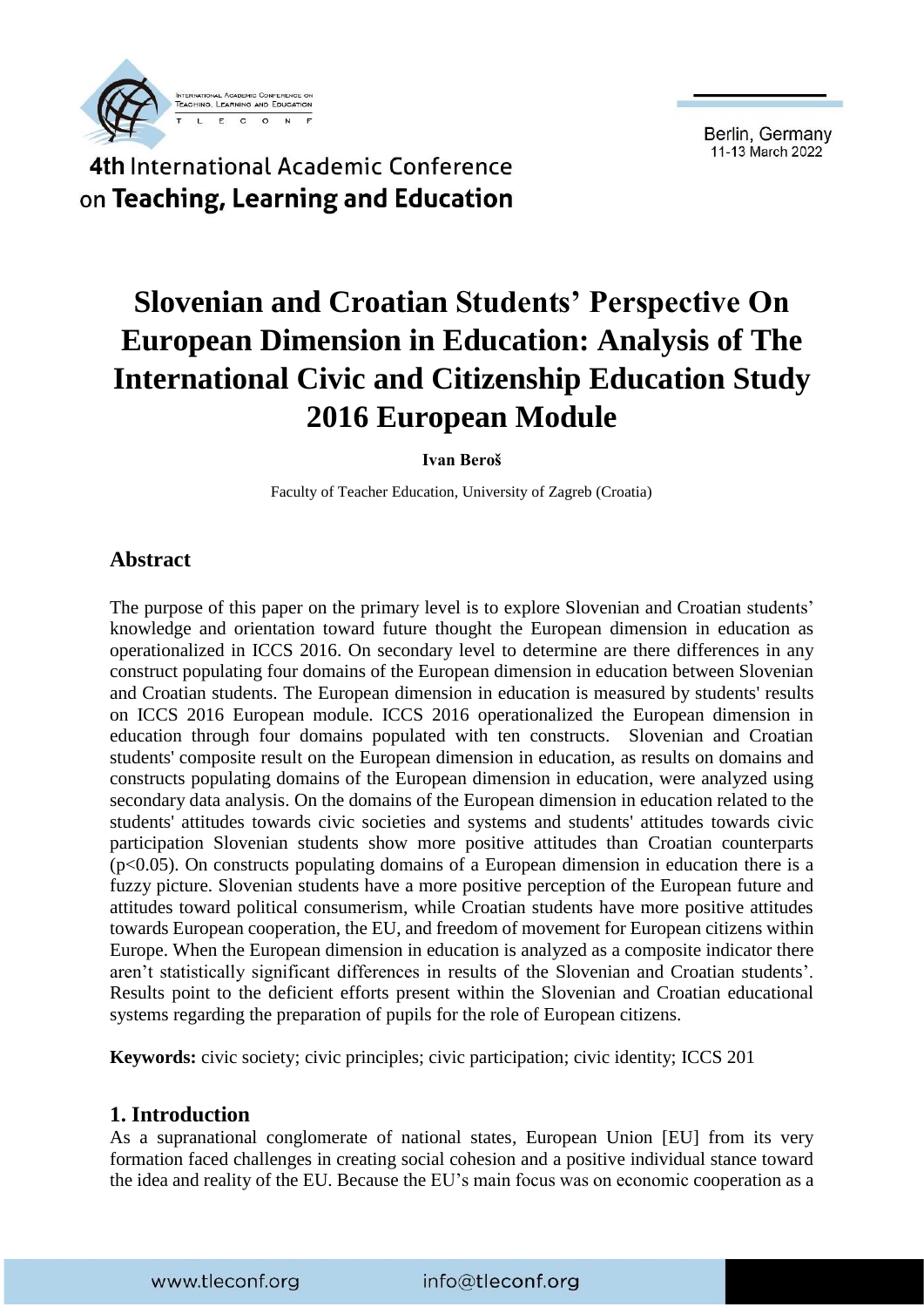

# 4th International Academic Conference on Teaching, Learning and Education

means of developing European national economies and countering strong economic pressures from the US in the early and China in the contemporary phase, the creation of a common European identity and values was put on hold. As it became obvious that the EU is unable to function purely as an economic and political Union, culture and education rose to prominence as answers to the need of creating common European values that would hold the EU together. Since its first attempt to formulate an EU stance toward educational practice and policy, the European dimension in education was one of the main fields of interest. As Mulcahy (1991, p. 214) writes: "by the early 1960s, however, education began to attract attention, though it was not until the mid-1970s that tangible progress in dealing with it became evident. By 1976 the Community [EU] had agreed on a course of action that has guided its activities in the field ever since, and in 1977 this course of action was published in the form of a pamphlet appropriately entitled *Towards a European Education Policy.* If only in embryonic form, this policy statement gave one of the earliest expressions to the notion of the European dimension" in education. The European dimension in education was not only one of the first attempts to use education and culture as social glue of the EU, but it is also one of the most persistent EU policies from its introduction till today (Mulcahy, 1991; Ryba, 1992). Development of the European dimension in education can be traced

from the idea that is only mentioned in principle in the first documents of (European) education policy - for example in the document *For a Community Policy in Education*  (1973), through its strong foundation in Council of Europe and European Commission documents - *Recommendation on the European Dimension of Education* (1989), *Green Paper of the European Dimension of Education* (1993) and the *Treaty on European Union (1992/3*), to the exceptionally important space given to it in the strategic guidelines *Development of European education in the future* - *Council conclusions of 12 May 2009 on a strategic framework for European cooperation in education and training ('Education and Training 2020')* (Turk & Ledić, 2013, p. 187-188; see also Turk & Ledić, 2014; Turk, et al., 2015).

As its development was long and fostered by different EU policies, the theoretical development of the European dimension in education needed to start with a clear definition of the term. In most of the scholarly literature European dimension in education denotes the promotion of public understanding, interest, and positive attitudes towards an idea of the EU (European Commission, 1974; Karlsen, 2002; Keating, 2014) within population included in compulsory education.

Since the European dimension in education represents the most important aspect of EU educational policy it "lies at a point of tension between precisely the two notions of 'unity' and 'diversity'"(Ryba, 1995, p. 26) that are characteristic of the EU. On one side is a unity of all Member states in the Union and on the other are the unique cultural and historical realities of each national state (Ryba, 1995). This tension is central to the *Green Paper on the European Dimension of Education* (Commission of the European Communities, 1993, p. 3) which points out that "education has as one of its aims the preparation of young people to exercise their responsibilities in a wider social and economic area. It is in this perspective that the development of a European dimension in education must be seen as an important factor in the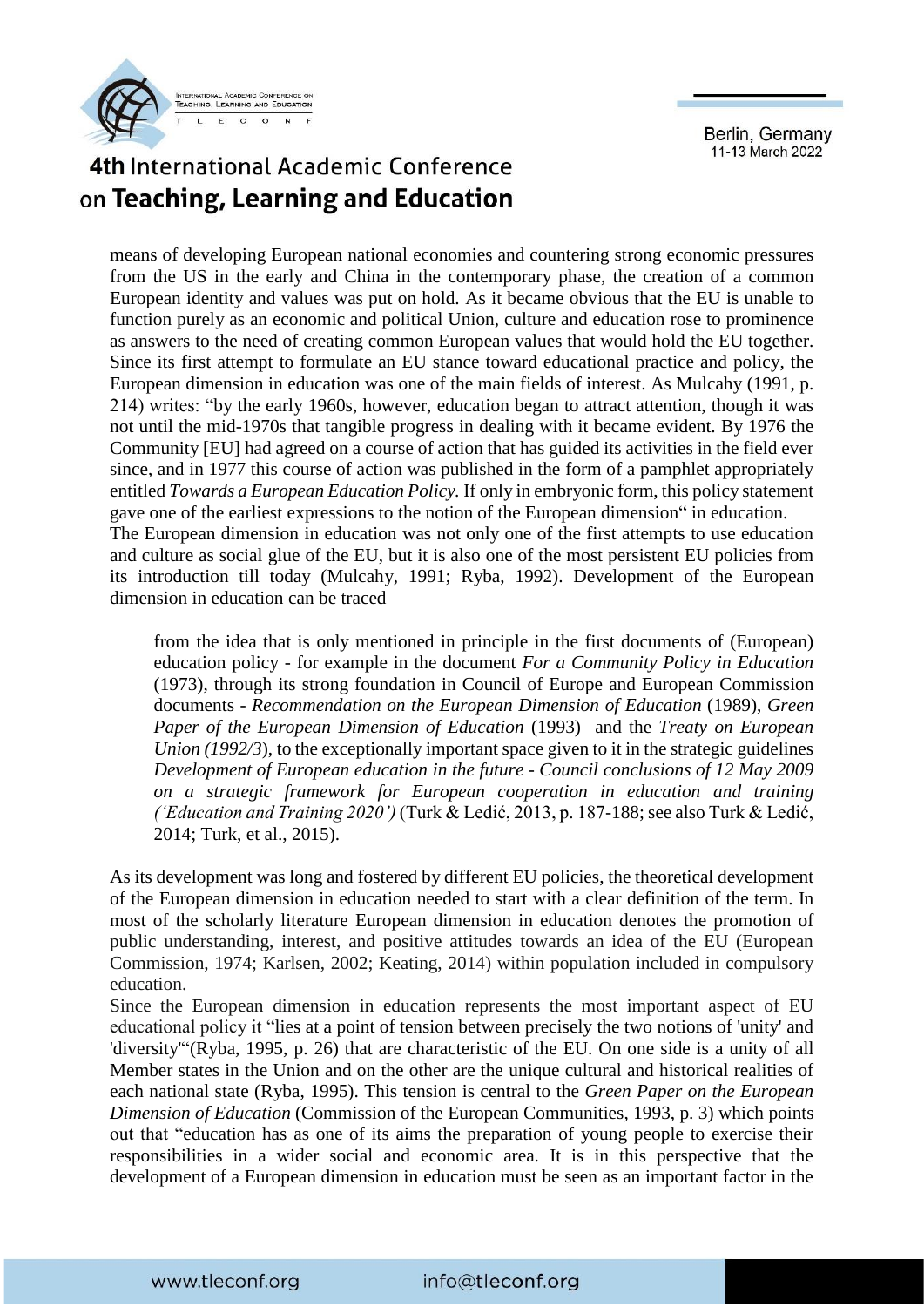

# 4th International Academic Conference on Teaching, Learning and Education

adjustment of the educational process to the new economic, social and cultural environment." The importance of the *Green Paper on the European Dimension of Education* lays in a straightforward argument about the legal base found for the introduction of the European dimension in education in form of Article 126 of Chapter 3 of the Treaty of Maastricht (Council of European Communities & Commission of the European Communities, 1992). Article 126 states that "the Community shall contribute to the development of quality education by encouraging cooperation between the Member States and, if necessary, by supporting and complementing their action, while fully respecting the responsibility of the Member States for the content of teaching and the organization of education systems and their cultural and linguistic diversity" (Council of European Communities & Commission of the European Communities, 1992).

The initial part of this paper's introductory section analyzed political motivation and background for a conceptualization of the European dimension in education, and the rest of this section will deal with implications of the European dimension in education for education in practice. On a practical level, the European dimension in education is introduced in schools through six elements: teaching about Europe, pupil mobility and exchange, the European school record card, foreign language teaching, European schools and schools of an international nature, and teacher mobility and training (Neave, 1984; Mulcahy, 1991). The right combination of the six mentioned elements provides schools with stimulus for the development of pupils' knowledge about Europe and EU and a positive and active stance toward living and taking an active role in Europe and the EU (Commission of the European Communities, 1993). Concerning the European dimension in education "schools have the task of helping the younger generation to develop an awareness of the feeling of belonging to Europe and to begin to understand that Europe is present in many areas of daily life" (Barthélémy, 1999, p. 78). School activities related to the development of the European dimension in education have to be complemented by out-of-school activities (Barthélémy, 1999) realized by different actors. Ryba (1995, p. 28) points out that "it is possible to distinguish four principal groups of personal or institutional actors who have contributed to the development of ideas and practice regarding the European dimension [in] education: individuals; voluntary associations; public authorities at national and regional levels; and international organizations."

Regardless is it implemented on the level of educational policy or practice and national or international context, "all EU member states (and most candidate countries) now have a European dimension to their citizenship education, at least at lower secondary-level education" (Keating, 2014, p. 95). Because of the nature of EU policy in general, and in the field of education in particular, the European dimension in education became an integral policy in all EU countries which means that their educational system implemented the development of the European dimension in education as one of its aims.

#### **2. The European dimension in education in Croatia and Slovenia: literature review**

The first mention of a European dimension in education in Croatia is found in Zidarić's (1996) paper analyzing the emergence, development, and current position of the European dimension in education. All later development of the European dimension in education in Croatia is related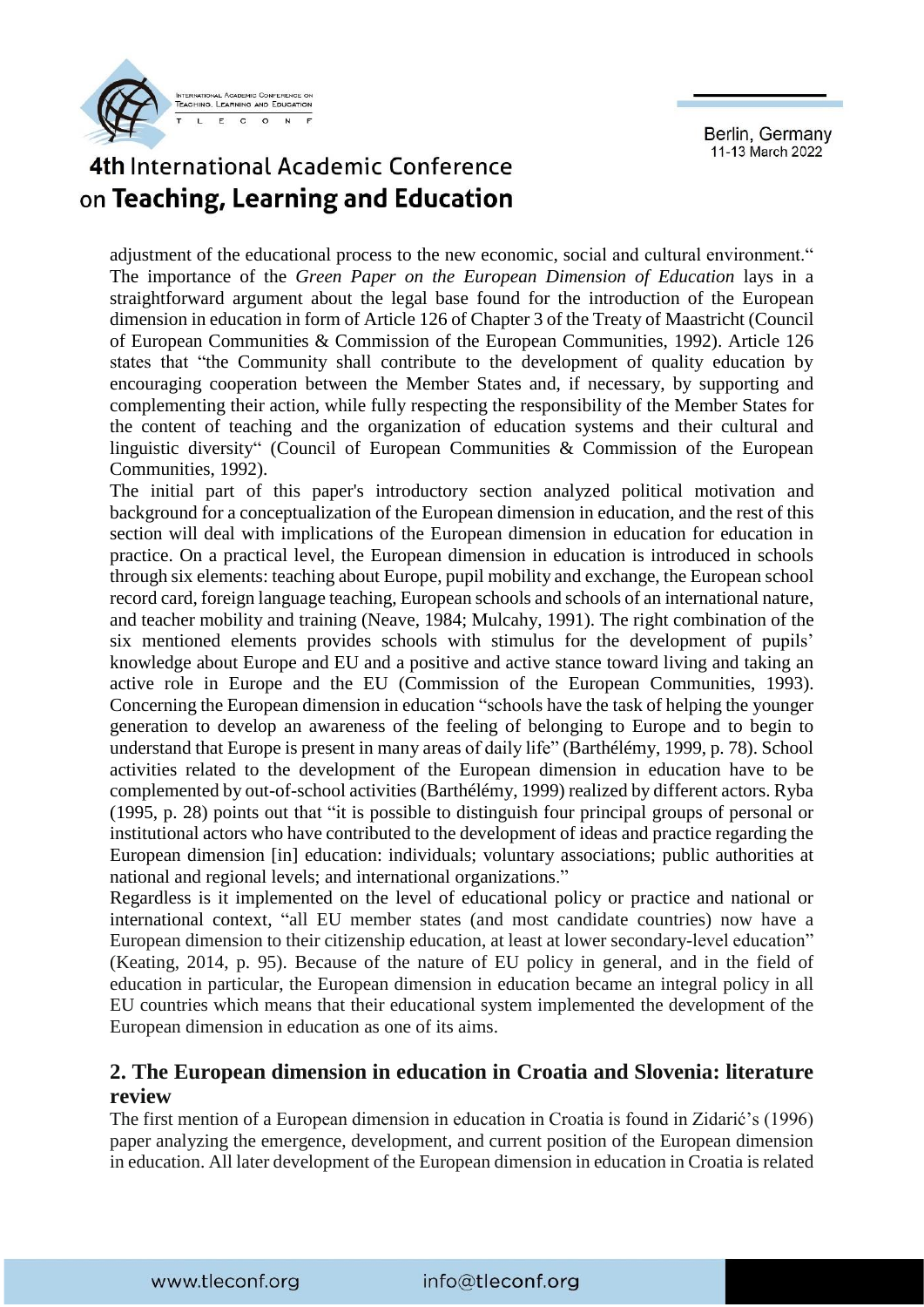



to the activities within the Faculty of Humanities and Social Sciences at the University of Rijeka.

Ledić and Turk (2012) analyzed challenges of the European dimension in education and concluded that in the Croatian context on theoretical level European dimension in education is neglected within national educational policy and in need of a clear theoretical framework and measurable indicators.<sup>1</sup> Sablić analyzed the presence of the European dimension in education in the *National Curriculum Framework for Preschool, Elementary and Highschool Education*  (MZOŠ, 2010) and concluded that the "European dimension in education is becoming the main instrument for the promotion of the European identity and citizenship" (Sablić, 2014, p. 85) within *National Curriculum Framework*. <sup>2</sup> Bušjeta (2015, p. 17) conducted a comparison of Croatian and Bosnian-Herzegovinian fourth-grade gymnasium History textbooks and concluded "that the history textbooks in Croatia and Bosnia and Herzegovina are still preoccupied with factual representations of events, which does not leave much space for the methods of teaching and learning required by the European dimension in education."

After analyzing national legislative and strategic and development documents of Croatian educational policy Ledić and associates stated that the European dimension is present in binding documents of national educational policy and strategic and development plans for education (Ledić et al., 2016). They concluded that "school counselors in elementary and high school have generally positive image toward European Union" (Ledić et al., 2016, p. 90). Analyzing teachers' perspective of the European dimension in education Vignjević Korotaj and associates (2020, p. 129) concluded that "most of the geography teachers in an elementary and high school recognized determinants of the concept of a European dimension in education." Extending their research in the same direction Vignjević Korotaj and associates sought "to determine if the European dimension in education is present in geography textbooks for primary schools, as well as to explore how it is represented in them" (Vignjević Korotaj et al., 2020, p. 177). They concluded "that European dimension in education indicators are not significantly present in any of the textbooks; where they are present, it is mostly to transfer factual knowledge about Europe or the EU" (Vignjević Korotaj et al., 2020, p. 189). Vignjević Korotaj and associates confirmed earlier findings of Turk and associates (2015) which pointed that Croatian school teachers "show relatively poor understanding of the objectives of the framework for European cooperation in the area of education and training, which can be considered the failure of the national education policy."<sup>3</sup> Analyzing elementary school teachers' initial education for

**.** 

<sup>&</sup>lt;sup>1</sup> Until present, it is unclear what are (or what should) be indicators of a European dimension in education both in the context of the national and European educational policy.

<sup>&</sup>lt;sup>2</sup> Results presented in this paper are offering a different picture because results of Croatian students on a composite indicator of the European dimension in education fall just a bit above the central value of 2. Looking from 2014. until today we can then draw at least two conclusions. First, the presence of the European dimension in education within the *National Curriculum Framework* stoped on a policy level, or second, teachers are not prepared for the cross-curricular implementation of a European dimension in education.

<sup>3</sup> Starting from the premise that "that European values are part of the concept of a European dimension in education" Pavičić Vukičević (2019, p. 65) concluded that there are differences within teachers when the variable of age is taken into account. Pavičić Vukičević (2019, p. 79) concludes that "global values are more important to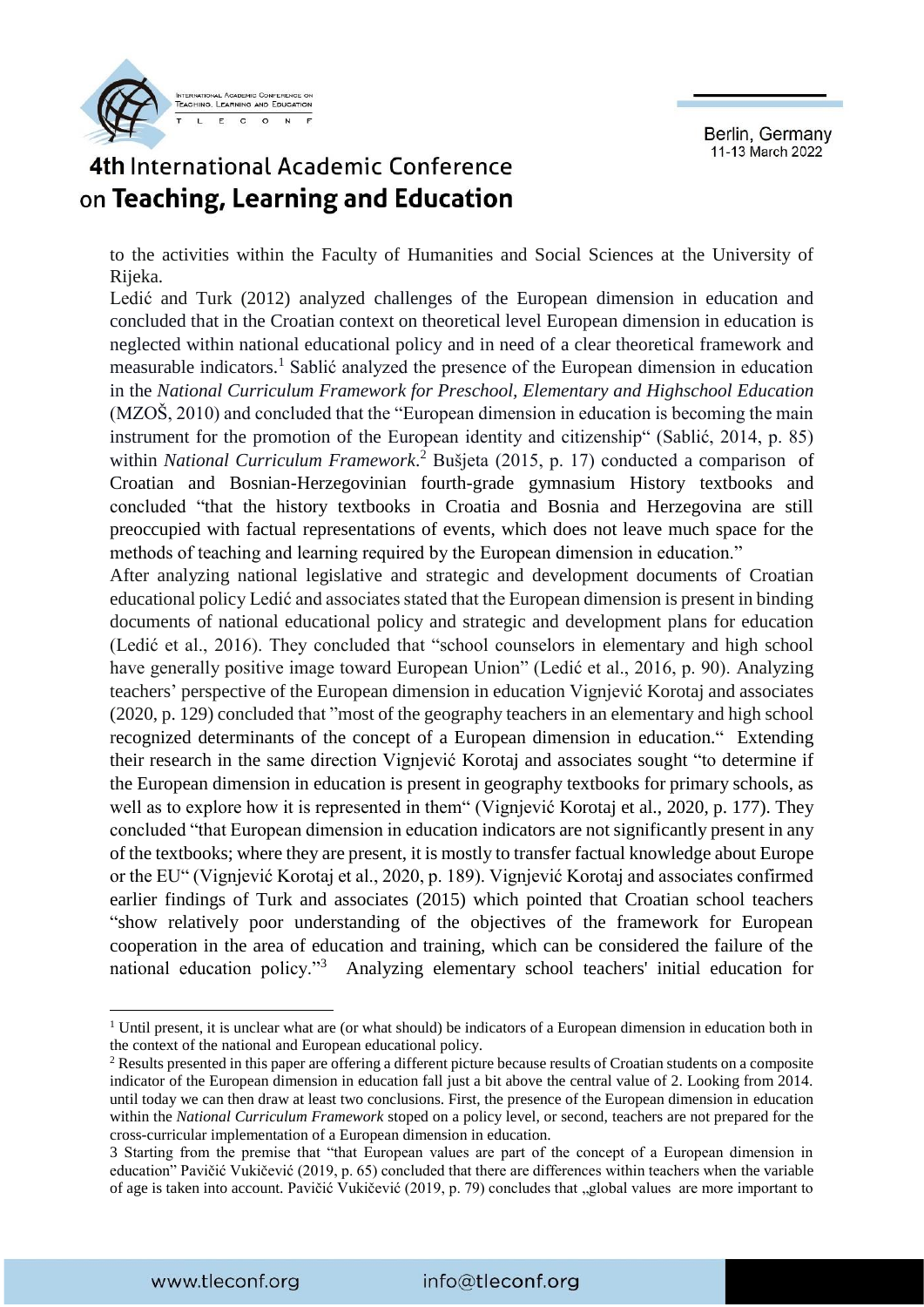

## 4th International Academic Conference on Teaching, Learning and Education

implementation of citizenship education in Croatia research (Beroš, 2021, p. 588) concluded that "a comprehensive system for the development of competencies necessary to elementary school teachers for the implementation of the first and second cycle of CE curriculum" doesn't exist. And the same is with teachers' professional development and competence profile needed to foster development and acceptance of knowledge and positive attitudes about Europe and the EU because this process has many elements in common with the teachers' professional development and competence profile needed for the implementation of the Citizenship education.

In the case of Slovenia European dimension in education entered into the research scene through Rizman's (2003) analysis of the relationship between Slovenian and European identity in which he points out the tension between Slovenian and European identity maintaining that idea of European identity can pose an opportunity and threat to the Slovenian identity at the same time. Although European identity is seen as an integral part of national educational policy "the analyses of the syllabi show that no syllabus contains a definition about European identity or citizenship. The objectives related to European identity are written in general terms (at the beginning of the syllabi), but are not specified for each grade. They just mention that students have to know these two terms at the end of schooling" (Resnik Planinc & Ilc Klun, 2011, p. 313). In newer discourse od Slovenian educational policy incorporation of the European dimension in education is seen as an important goal. To foster its realization in schools Government's communication office published *EU v školi: Priročnik za učitelje o Evropski uniji z delovnimi listi* (Krajc et al., 2010). This teaching material provides teachers with basic information about the history, symbols, politics, and life in the EU and methodical exercises ready to use in the classroom. In the research field, Resnik Planinc (1998; 2012; Resnik Planinc & Ilc Klun, 2011) conducted extensive research on the European dimension in teaching geography. In a small sample meta-analysis of research on students' attitudes towards European dimension and European identity within school geography curricula spanning through 15 years, Resnik Planinc (2012, p. 18) concluded that "most young people … are moderately indifferent to Europe and maintain traditional attitudes towards identity and nationality. This, however, is not to claim that their attitude towards Europe is over-skeptical, but rather that 'Europe' is, for the most part, viewed in instrumental terms."

On the level of teaching content in "official syllabi for subjects Geography and History" (Resnik Planinc & Ilc Klun, 2011, p. 305) "some references to Europe are mentioned and explained in detail and some of them are not mentioned at all" (Resnik Planinc & Ilc Klun, 2011, p. 312). In syllabi for subjects Geography and History "European institutions are very rarely mentioned. They are not mentioned at all in lower secondary school syllabi for Geography and History. Even in the secondary school syllabi, the institutions are not mentioned; only two institutions, European Parliament and European Council are mentioned in the syllabus for History" (Resnik Planinc & Ilc Klun, 2011, p. 312). Symbols of EU are not used at all and "the terms Europeans

**.** 

young relative to older teachers and teachers, while at the same time older than younger teachers are more proud to be Croatian citizens and citizens of the European Union." Pavičić Vukičević's research deals only marginally with the European dimension in education but focuses on the larger subject of the European values, and therefore is excluded from the main body of literature review.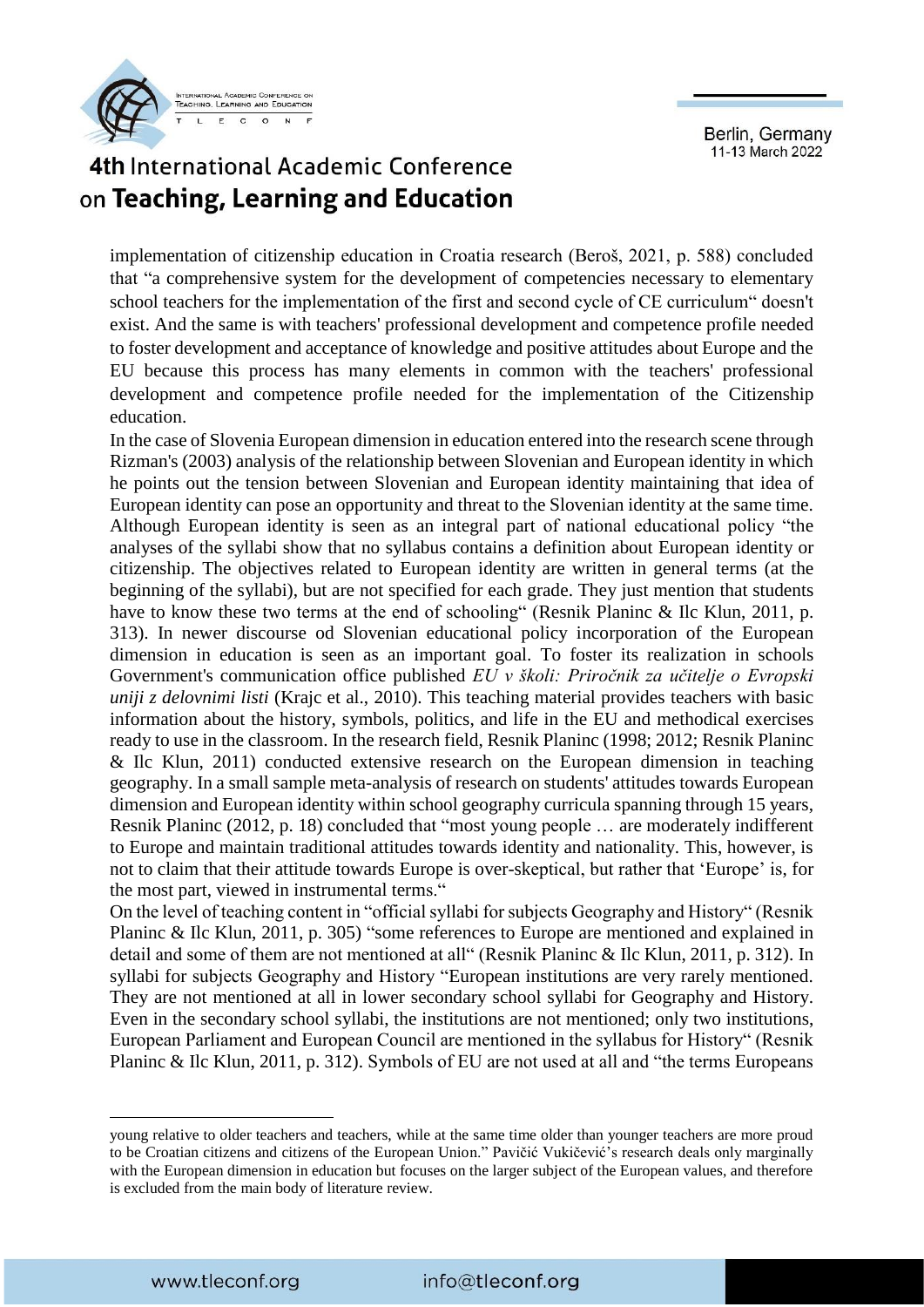

# 4th International Academic Conference on Teaching, Learning and Education

and European identity and citizenship are used, but rarely" (Resnik Planinc & Ilc Klun, 2011, p. 312).

#### **3. Methodology**

#### **3.1 Data**

To investigate the attitudes of elementary schools pupils in Slovenia and Croatia towards European future and identity, which make up a core of European dimension in education, data from EU member countries participating in *International Civic and Citizenship Education Study* [ICCS] were used. ICCS is a cyclical international comparative large-scale assessment in education conducted by the IEA in 1999 (as CIVED study) and 2009 and 2016 as ICCS (Rožnam & Cortes, 2019). In the research presented in this paper, analysis was restricted to countries of interest, Croatia and Slovenia, and the 2016 assessment cycle. The ICCS 2016 assessment framework consisted of "four content domains: civic society and systems, civic principles, civic participation, and civic identities" (Schulz et al., 2016, p. 21), and each domain included an aspect of a European dimension in education. Combining these domains European questionnaire was developed and included in ICCS 2016 "with a focus on elements that were viewed as pertinent to the region" (Schulz et al., 2016, p. 28).

In this paper, following ICCS 2016 European questionnaire, the European dimension in education is conceptualized through four domains and defined as a combination of students' attitudes, perceptions, expectations, and opinions about Europe and current realities, problems, and opportunities faced by Europeans. European module included ten constructs operationalized through questionnaire-type items and placed in four domains of a European dimension in education.

In the domain of *students' attitudes toward civic society and systems* constructs reflecting *students' perceptions of the European future*, *attitudes toward European cooperation* and *attitudes toward the European Union* were measured (Schulz et al., 2016). *Students' perceptions of the European future* were measured through a "new question with possible scenarios for the European future, asking students to rate the extent of their likelihood of occurring" (Schulz et al., 2016, p. 26). *Attitudes toward European cooperation* were measured through "new question designed to measure students' endorsement of cooperation between European countries regarding a range of different issues" (Schulz et al., 2016, p. 26) and *attitudes toward the European Union* were measured through a "question containing statements about the EU designed to measure students' attitudes toward this institution" (Schulz et al., 2016, p. 26).

In the domain of *students' attitudes toward civic principles* constructs reflecting *students' attitudes toward equal rights for immigrants, perception of discrimination in European societies, views on age limitations for young people,* and *attitudes towards freedom of movement for European citizens within Europe* were measured (Schulz et al., 2016, p. 27-29). *Students' attitudes toward equal rights for immigrants* were measured by a scale of five questions reflecting attitudes toward immigrants (Schulz et al., 2016, p. 28). *Students' perception of discrimination in European societies* was measured with "a new question presenting students with a number of statements about discrimination, for which they should rate their agreement or disagreement" (Schulz et al., 2016, p. 29). *Students' views on age limitations for young people* were measured with "a question asking students to choose between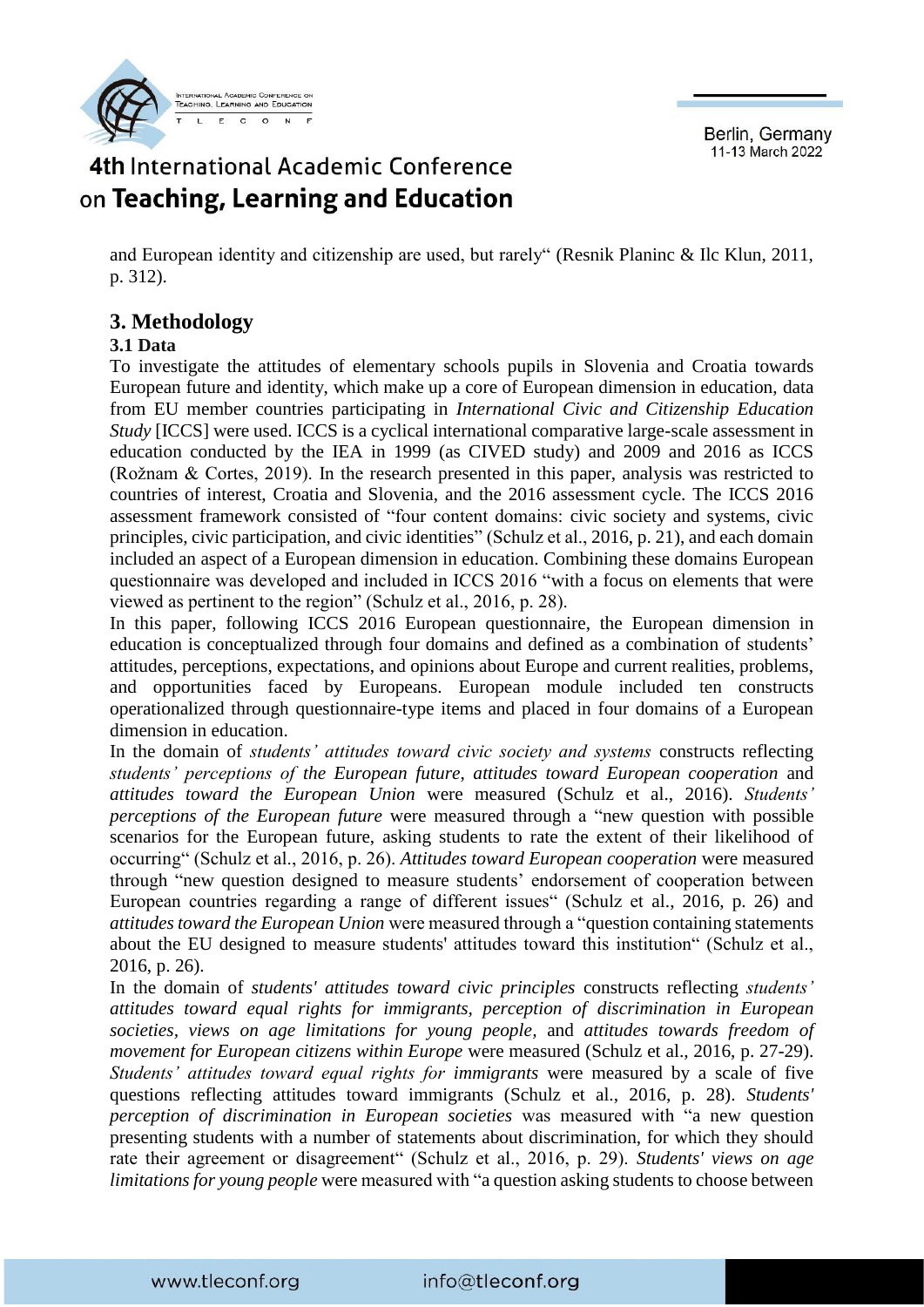

# 4th International Academic Conference on Teaching, Learning and Education

different legal age limits that they prefer for a number of different behaviors, including buying alcohol, voting, and driving licenses" (Schulz et al., 2016, p. 28), and *students' attitudes towards freedom of movement for European citizens within Europe were measured by a scale* consisting of a "modified set of six items measuring students' attitudes toward freedom of movement" (Schulz et al., 2016, p. 29).

The domain of *students' attitudes toward civic participation* was operationalized through construct reflecting *students' attitudes toward political consumerism* which were measured by "a question asking students to rate their agreement or disagreement with several statements about political or ethical consumerism" (Schulz et al., 2016, p. 31).

The domain of *students' attitudes toward civic identities* was operationalized through two constructs reflecting *students' sense of European identity* and *perceptions of their individual future in European societies. Students' sense of European identity* was measured with a question from ICCS 2009 cycle "about the extent to which lower-secondary students have developed a sense of European identity" (Schulz et al., 2016, p. 32) and *students perceptions of their individual future in European societies* was measured with a question about "the likelihood of finding employment and better financial conditions in the future" (Schulz et al., 2016, p. 33).

Operationalization of European dimension in education in ICCS 2016 through domains and constructs is shown on next page in figure 1.



*Figure 1: Operationalization of the European dimension in education in ICCS 2016*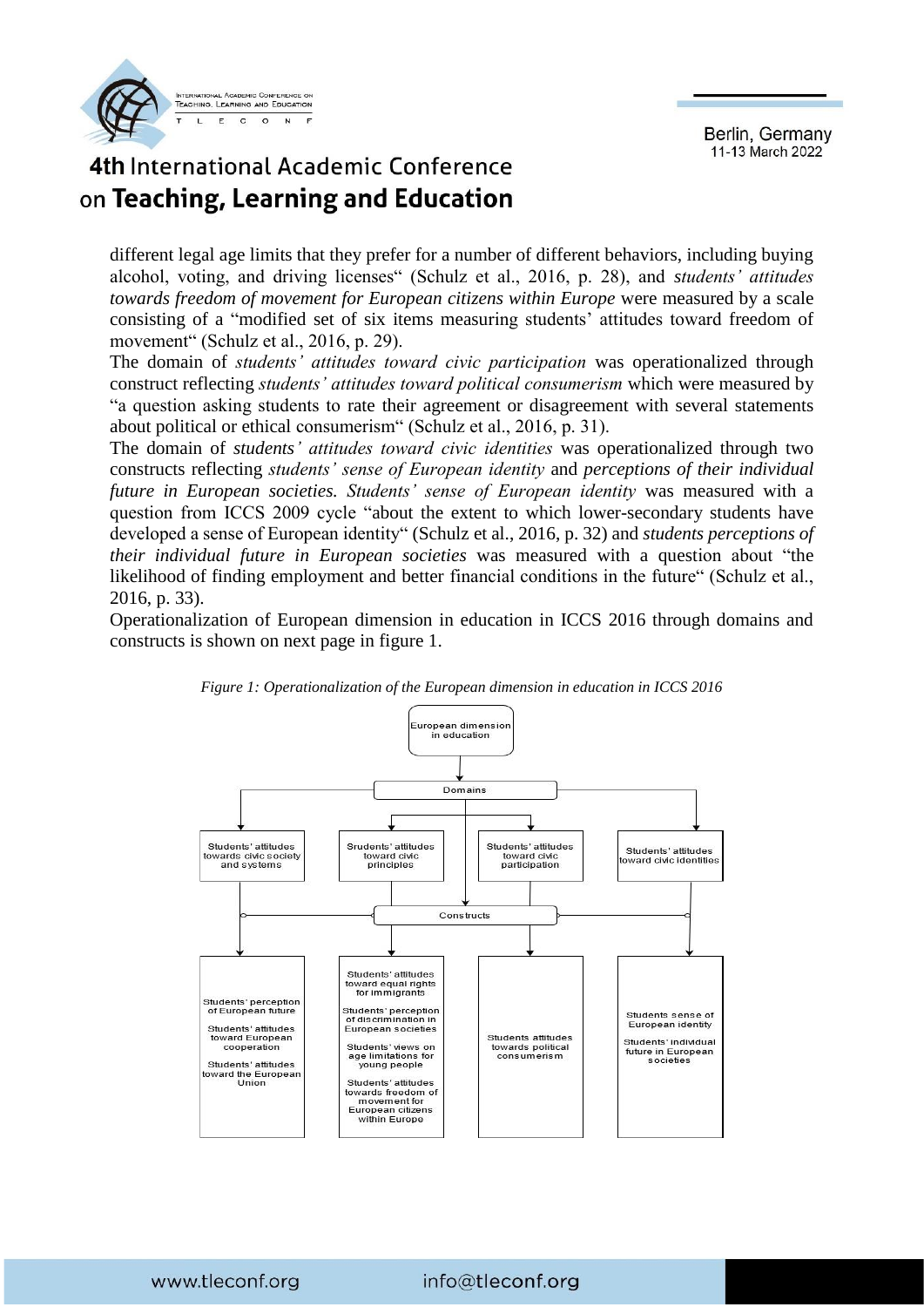

# 4th International Academic Conference on Teaching, Learning and Education

Data used for purposes of this paper were obtained from"ICCS 2016 international database (IDB) [that] contains student civic knowledge test data and international student, teacher, and school questionnaire data collected in the 24 countries around the world that participated in the study" (Köhler, 2016, p. 7). ICCS 2016 IDB includes "student responses to the international civic knowledge test items, the responses to the international student, teacher, and school questionnaires, and responses to the regional student questionnaires" (Köhler, 2016, p. 9). In research presented in this paper responses to the European student questionnaires "related to students' attitudes and perceptions relevant to the region" (Köhler, 2016, p. 10) were analyzed.

#### **3.2 Hypotheses**

H1. There are no differences in results of Slovenian and Croatian students on four domains of the European dimension in education.

H2. There is no difference in results of Slovenian and Croatian students on constructs populating four domains of the European dimension in education.

H3. There is no difference in results of Slovenian and Croatian students on the composite indicator of the European dimension in education.

#### **3.3 Method**

After analyzing research hypotheses and available data, the methodology of secondary data analysis was used. The basis for analysis was the *ICCS 2016 international database* [ICCS 2016 IDB] containing data collected to "investigate the ways in which young people are prepared to undertake their roles as citizens in a range of countries in the second decade of the 21st century" (Carstens & Köhler, 2016, p. 1). ICCS 2016 IDB provides "comparable data for 24 countries from around the world providing an international perspective from which to examine educational practices and student outcomes in civic and citizenship education" (Carstens & Köhler, 2016, p. 2). Data from ICCS 2016 IDB provide a perspective of "the students, the teachers teaching in the target grade at their school and their school principals" (Köhler, 2016, p. 9) on citizenship education including the European dimension in education. In the case of Croatia and Slovenia, a comparable number of schools and students participated in ICCS 2016 (Table 1).

To secure validity and reliability of procedure guiding answers for obtaining validity and reliability in secondary data analysis were followed: population from which sample was drawn was appropriate (primary school pupils), the independent variable was contained in ICCS 2016 IDB (pupils nationality) as were independent variables of interest (pupils results on European dimension in education and constructs populating European dimension in education), it was possible to (partly) generalize results from the samples to the general populations and no special authorizations where needed to obtain ICCS 2016 IDB (Devine, 2003; Boslaugh, 2007; Smith, 2008; Vartanian, 2010; Johnston, 2014) containing responses from Slovenian and Croatian students on the ICCS 2016 European module.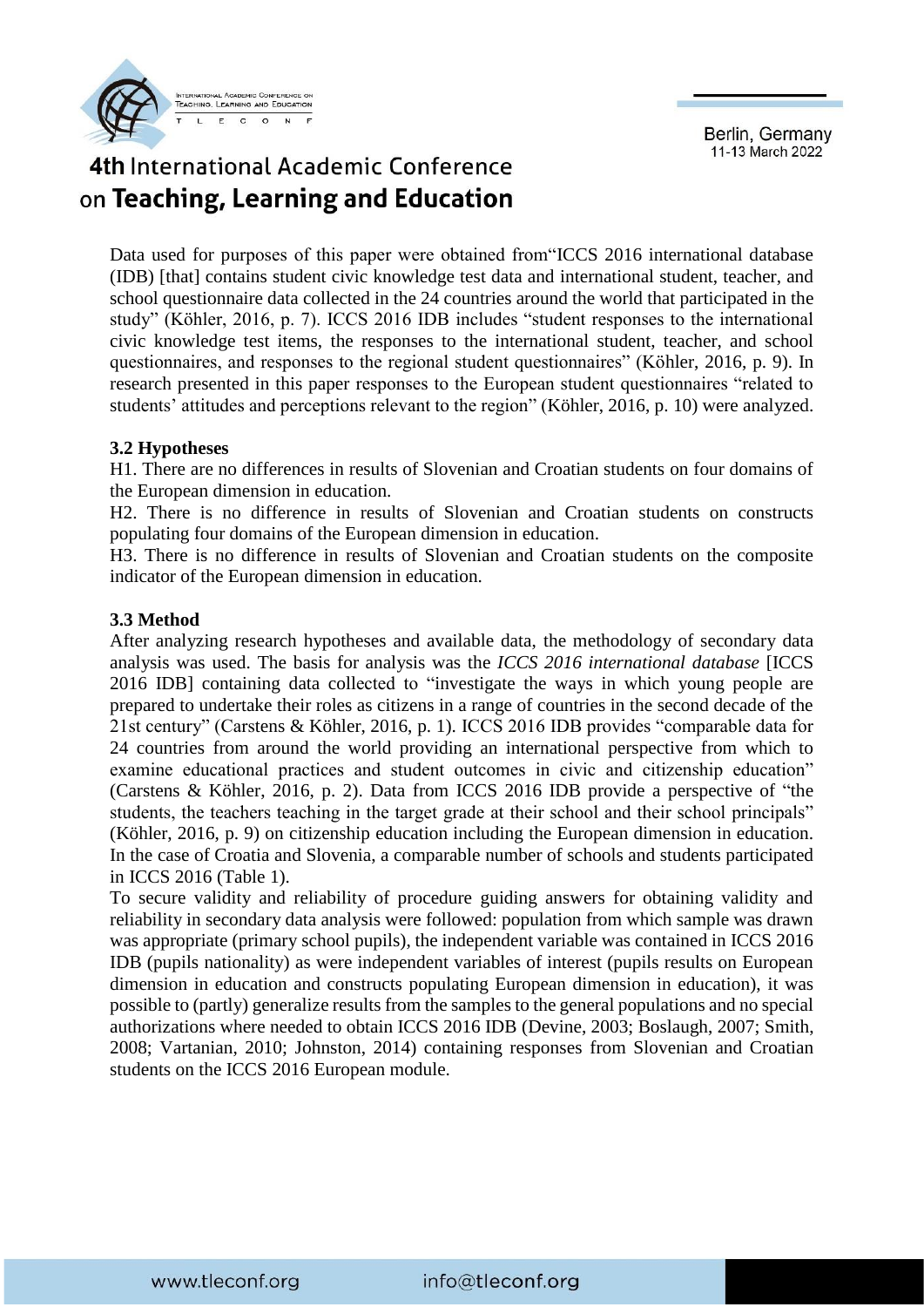

#### 4th International Academic Conference on Teaching, Learning and Education

| Table 1: School and student sample sizes |  |  |  |  |  |
|------------------------------------------|--|--|--|--|--|
|------------------------------------------|--|--|--|--|--|

| Country            | Originally<br>sampled | <b>Student survey</b>                 |                                        |                | Percentage of a<br>sample $(\% )$ |
|--------------------|-----------------------|---------------------------------------|----------------------------------------|----------------|-----------------------------------|
|                    | schools $(n)$         | <b>Participating</b><br>schools $(n)$ | <b>Participating</b><br>students $(n)$ | <b>Schools</b> | <b>Students</b>                   |
| Croatia            | 178                   | 175                                   | 3896                                   | 54.7           | 57,8                              |
| Slovenia           | 150                   | 145                                   | 2844                                   | 45.3           | 42,2                              |
| <b>Sample</b>      | 328                   | 320                                   | 6740                                   |                |                                   |
| Percentage $(\% )$ | <b>100</b>            | 97,6                                  | <b>100</b>                             |                |                                   |

*Source.* Weber (2016, p. 47.)

For testing research hypotheses t-test for independent samples was used and performed by SPSS Statistics v. 23 with merged databases of European student questionnaires from Slovenia and Croatia.

#### **4. Students' attitudes about domains of the European dimension in education**

Students' attitudes about domains of the European dimension in education are shown in Table 2 on next page. With a high level of confidence, we can maintain that Croatian students have a more positive outlook of the common European future than their Slovenian counterparts. Croatian students have a more optimistic outlook about the European future and cooperation. But the same is not true about students' attitudes towards civic participation, where Croatian students show weaker agreement with a need for incorporating positive practices of political consumerism (Gundelach, 2020; Kam & Deichert, 2020) in everyday life. In domains of students' attitudes toward civic principles such as equal social and political rights, equality, age-based limitations of individual's rights, and freedom of movement within Europe there aren't statistically significant differences between Slovenian and Croatian students. In the domain of attitudes towards civic identities, there too aren't statistically significant differences in results between Slovenian and Croatian students on their sense of European identity and individual future in European societies. These findings are analyzed closely in the section on students' attitudes about constructs populating domains of a European dimension in education (Table 3, p. 11).

When the European dimension in education is taken as a composite indicator there aren't significant differences in Slovenian and Croatian students' attitudes which means that the third research hypothesis is accepted. Analysis of results on domains of a European dimension in education showed that there are statistically significant differences between Slovenian and Croatian students' and therefore the first hypothesis is refuted (Table 2).

| Domain                                                 | Country  | М    | <b>SD</b> |      | df   | sig        |
|--------------------------------------------------------|----------|------|-----------|------|------|------------|
|                                                        | Croatia  | 1.96 | 0.30      | 6,82 | 6711 | $.000 (+)$ |
| Students attitudes towards civic societies and systems | Slovenia | 1.91 | 0.33      |      |      |            |
|                                                        | Croatia  | 2.46 | 0,28      | 0,72 | 6722 | $.471(-)$  |
| Students attitudes towards civic principles            | Slovenia | 2.46 | 0.29      |      |      |            |
| Students attitudes towards civic participation         | Croatia  | 2.16 | 0.50      | 8,44 | 6575 | $.000(+)$  |

*Table 2: Slovenian and Croatian students' results on domains of the European dimension in education*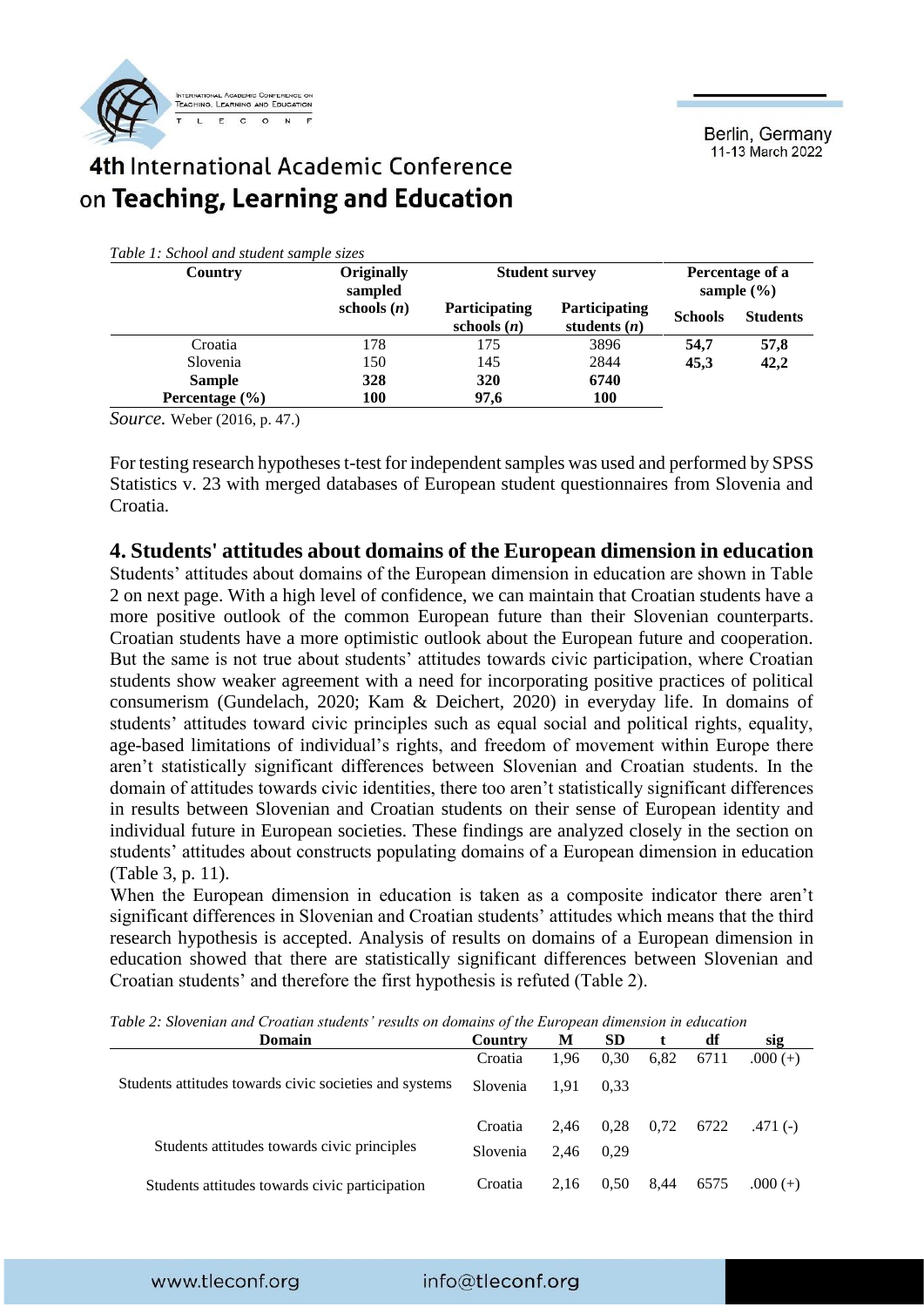

#### 4th International Academic Conference on Teaching, Learning and Education

|                                            | Slovenia $2,05$ 0.50        |      |                      |      |           |
|--------------------------------------------|-----------------------------|------|----------------------|------|-----------|
|                                            | Croatia 1,73 0,44 0,78 6717 |      |                      |      | $.044(-)$ |
| Students attitudes toward civic identities | Slovenia 1,74 0,39          |      |                      |      |           |
| <b>European dimension in education</b>     | Croatia                     |      | $2,06$ $0,27$ $1,89$ | 6569 | $0.59($ - |
|                                            | <b>Slovenia</b>             | 2.05 | 0.25                 |      |           |

*Note. p*<0.05

#### **5. Students' attitudes about constructs populating domains of the European dimension in education**

On constructs of students' attitudes towards equal rights for immigrants, students' perception of discrimination in European societies, students' sense of European identity, and students' individual future in European societies there aren't statistically significant differences in results between Slovenian and Croatian students (Table 3, p. 11).<sup>4</sup>

Both Slovenian and Croatian students agree that immigrants should have an opportunity to continue practicing their costumes, lifestyle, and language and have an opportunity to vote and opportunity for education (Schultz et al., 2016, p. 306). Students' attitudes about discrimination in their country show that discrimination is present in everyday doing. Both Slovenian and Croatian students marginally agree that in their country it's "common [that] woman have lower salaries, immigrants are more exposed to unfair treatment than other groups, gay and lesbian people are often bullied, [and] young people are often discriminated against" (Schultz et al., 2016, p. 307). These attitudes are strengthened with Slovenian and Croatian students' sense of European identity that is very strong, and that is obvious from just mentioned results on attitudes towards discrimination. While students' agree that discrimination is present in their society's everyday doings' they also think this should change and their societies should become more tolerant and inclusive when faced with national, racial, religious, or any other difference. Slovenian and Croatian students strongly agree that they are proud to live in Europe, they see themselves as Europeans and feel that they are part of Europe and the EU which makes them proud. Strong acceptance of geographical, moral, and value location within European tradition present within the surveyed population of Slovenian and Croatian students' culminates in a strong sense of European identity, which in turn is strengthened by a positive perception of students' individual future in European societies. Slovenian and Croatian students think that it's likely and very likely that in the future they will find a job they like and which will make their finical situation better than that of their parents, and in final instance give them an opportunity to start a family.

On following constructs there are statistically significant differences between Slovenian and Croatian students (Table 3): students' perception of the European future, attitudes towards European cooperation, attitudes toward the European Union, views on age limitations for young people, attitudes toward freedom of movement for European citizens within Europe, and attitudes toward political consumerism.

1

<sup>4</sup> In ICCS 2016 reverse scoring was used and that is taken into account when results are discussed.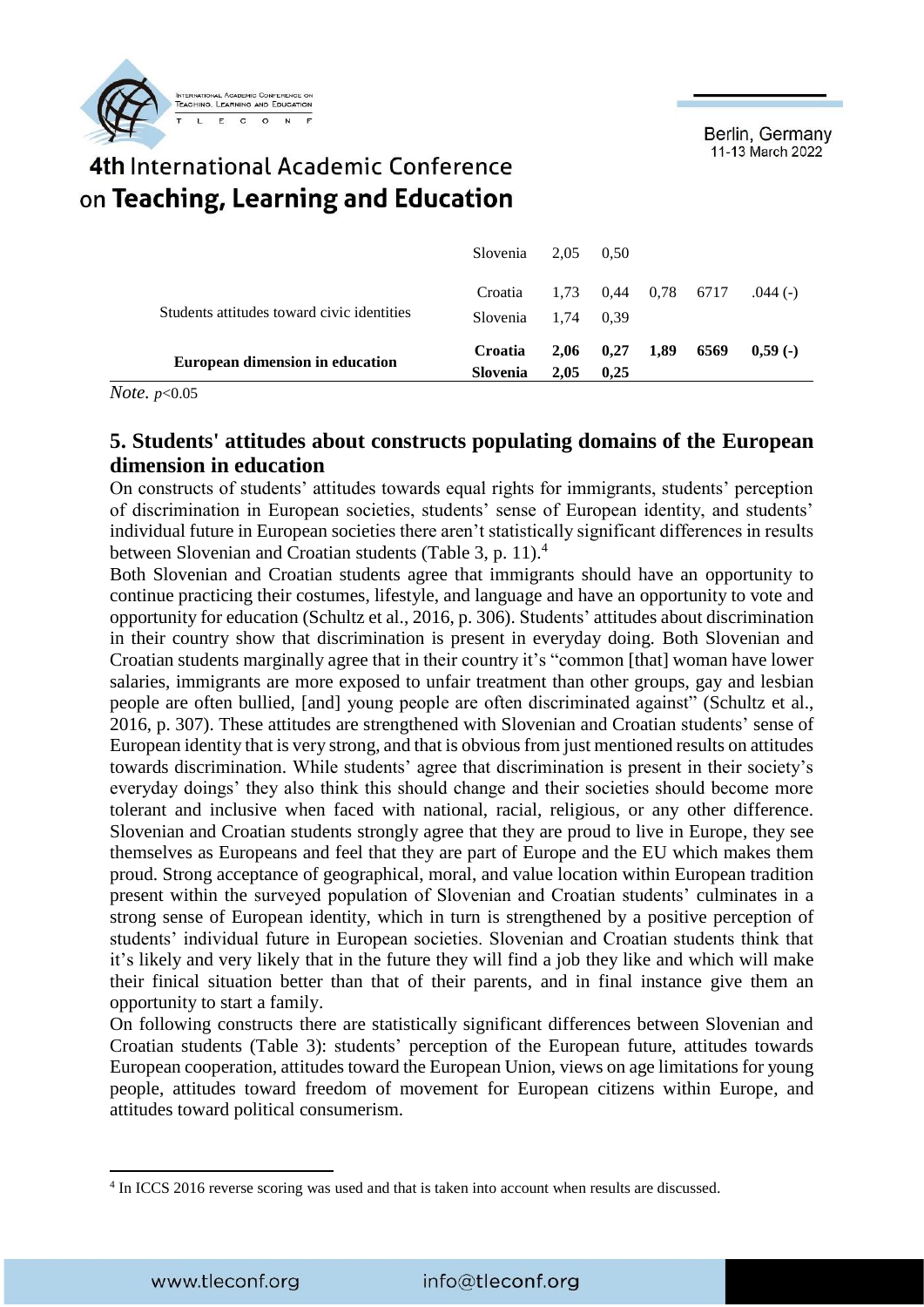

# 4th International Academic Conference on Teaching, Learning and Education

While both Slovenian and Croatian students think that in the future it's likely that there will be stronger cooperation, greater peace among European countries, less air and water pollution and terrorism threats Slovenian students maintain a stronger positive outlook about positive outcomes of political, social, and ecological challenges European countries will face in future. But results show that this positive outlook on challenges that European counties will face in the future doesn't correlate with students' attitudes towards European cooperation because Croatian, and not Slovenian, students are in stronger agreement about the need for Europeanwide cooperation on issues such as protection of the environment, guarantees for high levels of employment, and students' mobility (Schultz et al., 2016, p. 306). In line with these results, Croatian students' attitudes toward the EU are more positive than the attitudes of their Slovenian counterparts. Croatian students strongly agree that the EU provides a guarantee for respecting human rights, safe living, resolving ecological issues, strong national economy, and rule of law within individual countries and EU, while Slovenian students are not in such strong agreement about their positive attitudes about the EU (Schultz et al., 2016, p. 309). While there is no interaction between a positive outlook about the European future and a positive view of the common European future as a result of cooperation on issues European countries will face, Croatian students maintain a more positive attitude toward freedom of movement for European citizens within Europe. Croatian students are in a higher agreement about the benefits of freedom of movement within Europe for purposes of employment, education, and tourism (Schultz et al., 2016, p. 308). This finding can be explained by a high level of work-related and quality of life-related migrations within the Croatian population in general and the youth segment of the population in particular, which is a result of the youth's negative outlook on the expected future in Croatia.

Besides attitudes related to different aspects of the common European future and the impact of the EU on everyday expectations and chances of students, statistically significant differences between Slovenian and Croatian students are present on constructs that measure views on age limitations for young people and attitudes towards political consumerism (Table 3). Slovenian students place mean age for buying alcohol and cigarettes, getting a credit card and driving license, voting in local and national elections, getting a job, and getting married at age of 16 while Croatian students place age limitations for young people until the age of 18. Consistent with the general lower age for mentioned everyday practices Slovenian students also place a lower age limit for taking an active part in political practices as voting and score higher on the construct of attitudes toward political consumerism. While they maintain that forms of formal political participation should be available to youth at a lower age than their Croatian counterparts' Slovenian students also have a higher agreement that consumerism in nature is a political act. Therefore Slovenian students strongly stress that "people should not buy goods coming from non-democratic countries, … produced by companies using child labor… whose production has a negative impact on the environment… produced by the companies violating social right of their employees" (Schultz et al., 2016, p. 308). Slovenian students also agree, in a higher degree than their Croatian counterpart's, that "people should buy [only] products that can be recycled afterwards [and] green products even if they are more expensive" (Schultz et al., 2016, p. 308).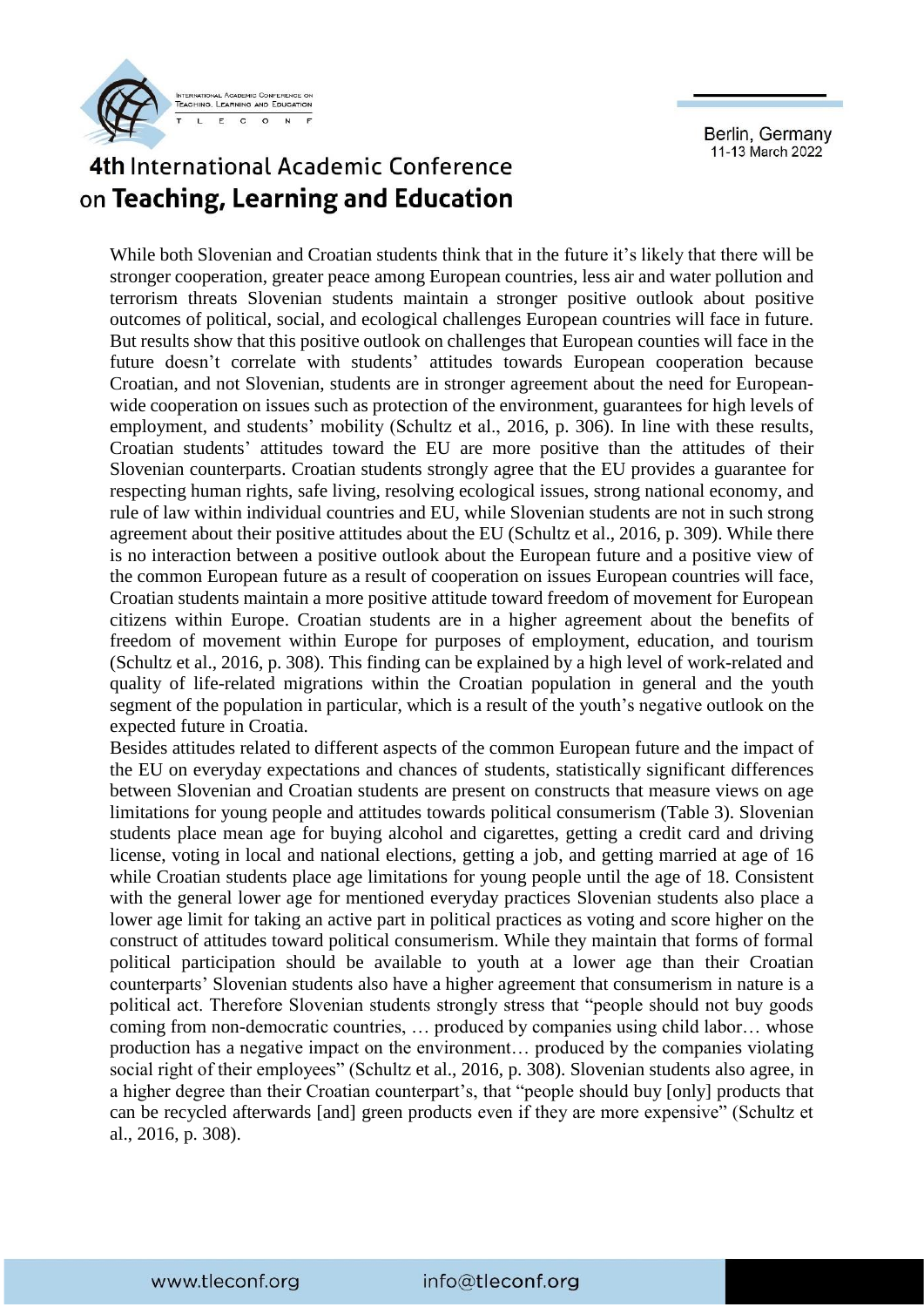



Since there is a statistically significant difference in results of Slovenian and Croatian students' on several constructs populating domains of the European dimension in education (Table 3) the second hypothesis is refuted.

| Construct                                       | Country  | M    | <b>SD</b> | t     | df   | sig        |
|-------------------------------------------------|----------|------|-----------|-------|------|------------|
| Students perception of European                 | Croatia  | 2,32 | 0,38      | 9,70  | 6484 | $.000 (+)$ |
| future                                          | Slovenia | 2,22 | 0,35      |       |      |            |
| Students attitudes towards European             | Croatia  | 1,49 | 0,41      | 13,22 | 6559 | $.000 (+)$ |
| cooperation                                     | Slovenia | 1,62 | 0,41      |       |      |            |
| Students attitudes toward the                   | Croatia  | 1,90 | 0,52      | 8,87  | 6619 | $.000 (+)$ |
| European Union                                  | Slovenia | 2,01 | 0,48      |       |      |            |
| Students attitudes towards equal                | Croatia  | 1,84 | 0,55      | 1,64  | 6638 | $.101(-)$  |
| rights for immigrants                           | Slovenia | 1,81 | 0,56      |       |      |            |
| Students perception of discrimination           | Croatia  | 2,43 | 0,42      | 1,06  | 6430 | $.289(-)$  |
| in European societies                           | Slovenia | 2,42 | 0,42      |       |      |            |
| Students views on age limitations for           | Croatia  | 3,61 | 0,53      | 11,79 | 6393 | $.000 (+)$ |
| young people                                    | Slovenia | 3,45 | 0,53      |       |      |            |
| Students attitudes toward freedom of            | Croatia  | 2,04 | 0,40      | 12,95 | 6161 | $.000 (+)$ |
| movement for European citizens<br>within Europe | Slovenia | 2,18 | 0,43      |       |      |            |
| Students attitudes toward political             | Croatia  | 2,16 | 0,50      | 8,44  | 6575 | $.000 (+)$ |
| consumerism                                     | Slovenia | 2,05 | 0,50      |       |      |            |
|                                                 | Croatia  | 1,63 | 0,54      | 2,22  | 6625 | $.026(-)$  |
| Students sense of European identity             | Slovenia | 1,66 | 0,52      |       |      |            |
| Students individual future in                   | Croatia  | 1,83 | 0,49      | 0.513 | 6632 | .608 $(-)$ |
| European societies                              | Slovenia | 1,82 | 0,57      |       |      |            |
|                                                 |          |      |           |       |      |            |

Table 3: *Slovenian and Croatian students' results on constructs of the European dimension in education*

*Note. p*<0.05

#### **6. Conclusion**

Through historical development up to the present moment, education was seen as an important aspect for the success of European integrations (Spajić-Vrkaš, 2007; Beroš & Pongračić, 2019), and efforts were made to incorporate European social, ethical, and political values into the educational process in European countries. On the level of the European educational policy, this effort was conceptualized through the European dimension in education that represents an

#### info@tleconf.org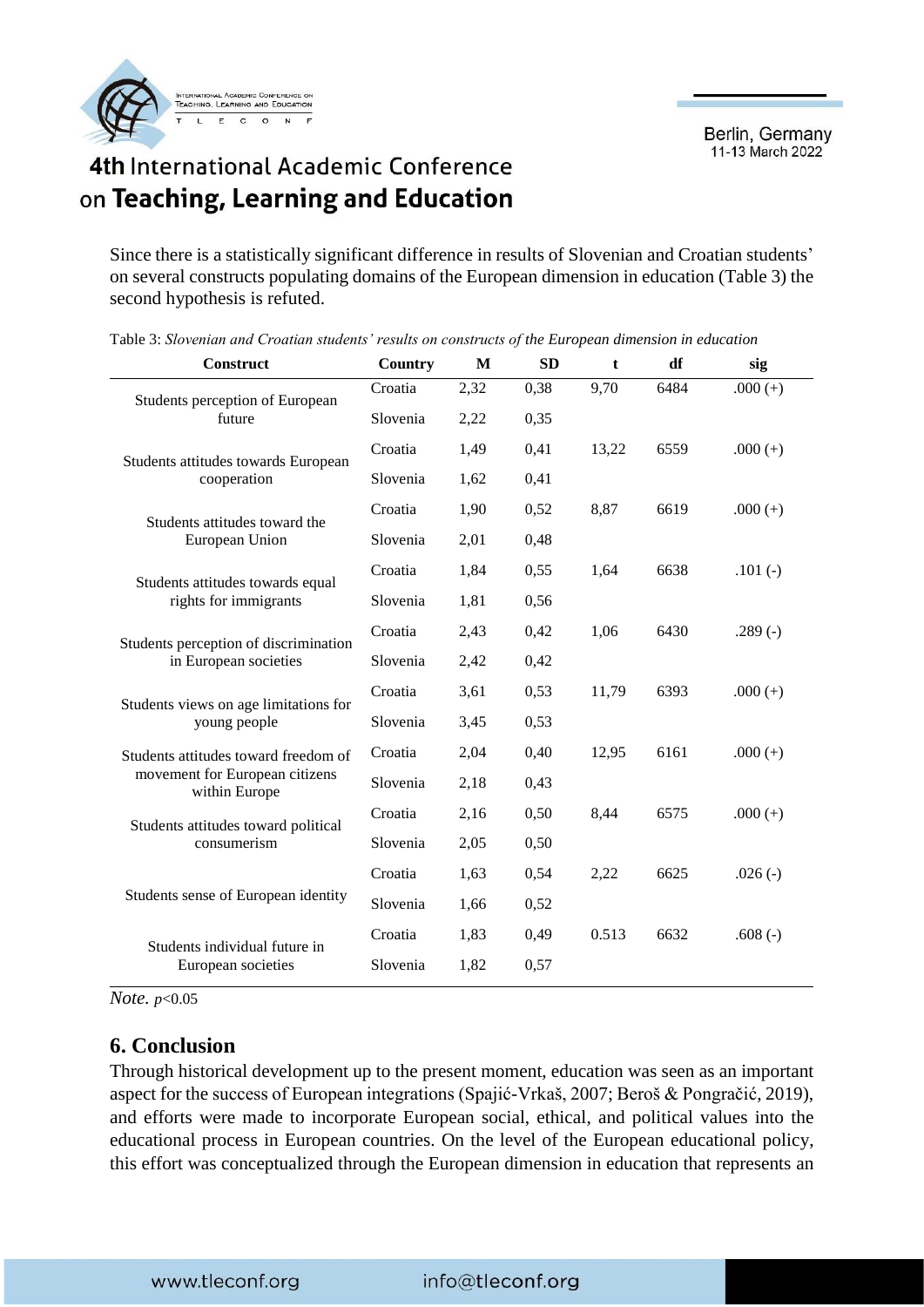



integral part of European countries' educational systems, including Slovenia and Croatia. Findings presented in this paper point out that there significant differences in results on domains of a European dimension in education between Slovenian and Croatian students'.

These findings are further strengthened by the analysis of individual domains of the European dimension in education since results showed that Croatian students scored higher on domains of attitudes towards civic societies and systems and attitudes towards civic participation. To yet further deepen these findings results on individual constructs populating domains of the European dimension in education were analyzed. On six constructs statistically significant difference in results were found while on four constructs there wasn't statistically significant differences in results between Slovenian and Croatian students'. These differences are located in all constructs populating the domain of students' attitudes towards civic societies and systems and in half of the constructs populating the domain of students' attitudes towards civic principles. Since found differences aren't pointing in direction of one country but instead are mixed between Slovenian and Croatian students', and there isn't the clear direction in results it isn't possible to say that in any of the analyzed countries students' have more positive attitudes about Europe in general and EU's institutions in particular, nor toward European values and perceived common European future. This conclusion is confirmed by results of Slovenian and Croatian students' on a composite indicator of a European dimension in education where both groups of students have a marginally positive attitude toward civic societies, systems, principles, participation, and identities. Presented results paint a fuzzy picture of Slovenian and Croatian students' attitudes and perceptions on different aspects of the EU in general and also on the internal functioning and expectations from the EU.

Since Slovenia became a Member of the EU in 2004 and Croatia in 2013 Slovenian educational system is much longer part of the EU educational policy and therefore it was plausible that Slovenian students' will have higher results on the composite indicator of the European dimension in education, and especially on constructs of students' sense of European identity and attitudes toward the EU. But results (Table 2 and 3) show that is not the case and that Croatian students score higher (in case of attitudes towards the EU,  $p<0.05$ ) on constructs related to the EU. Maybe expectations from the EU within Slovenian youth were too high and unrealistic, and when these were not fulfilled positive orientation towards European identity and EU in general weakened. In the case of Croatian students' more positive stance toward the construct of European identity is present and especially towards the EU. Croatian students' had high expectations of the impact of Croatia becoming a member state of the EU and their primary orientation toward the EU was utilitarian and therefore effect of unfulfilled expectations (Ilišin, 2011) set in, but later than in the case of Slovenian students. While this research shows that Croatian students have more positive attitudes toward the EU, the EU's unfulfilled expectations linger among youth, and that is confirmed by another part of the ICCS 2016 results which show that after five years as a member of the EU "only slightly over one-third of Croatian students feel strong belonging to the community" (Šalaj, 2019, p. 13). Higher acceptance of European identity and more positive attitudes toward the EU are connected to the students' perceived opportunity for work and quality of life-related migration within the EU. In the Croatian national context, EU membership also offers many opportunities for the national youth policy related to the sectors of the civic society and education. But youth themselves has to put much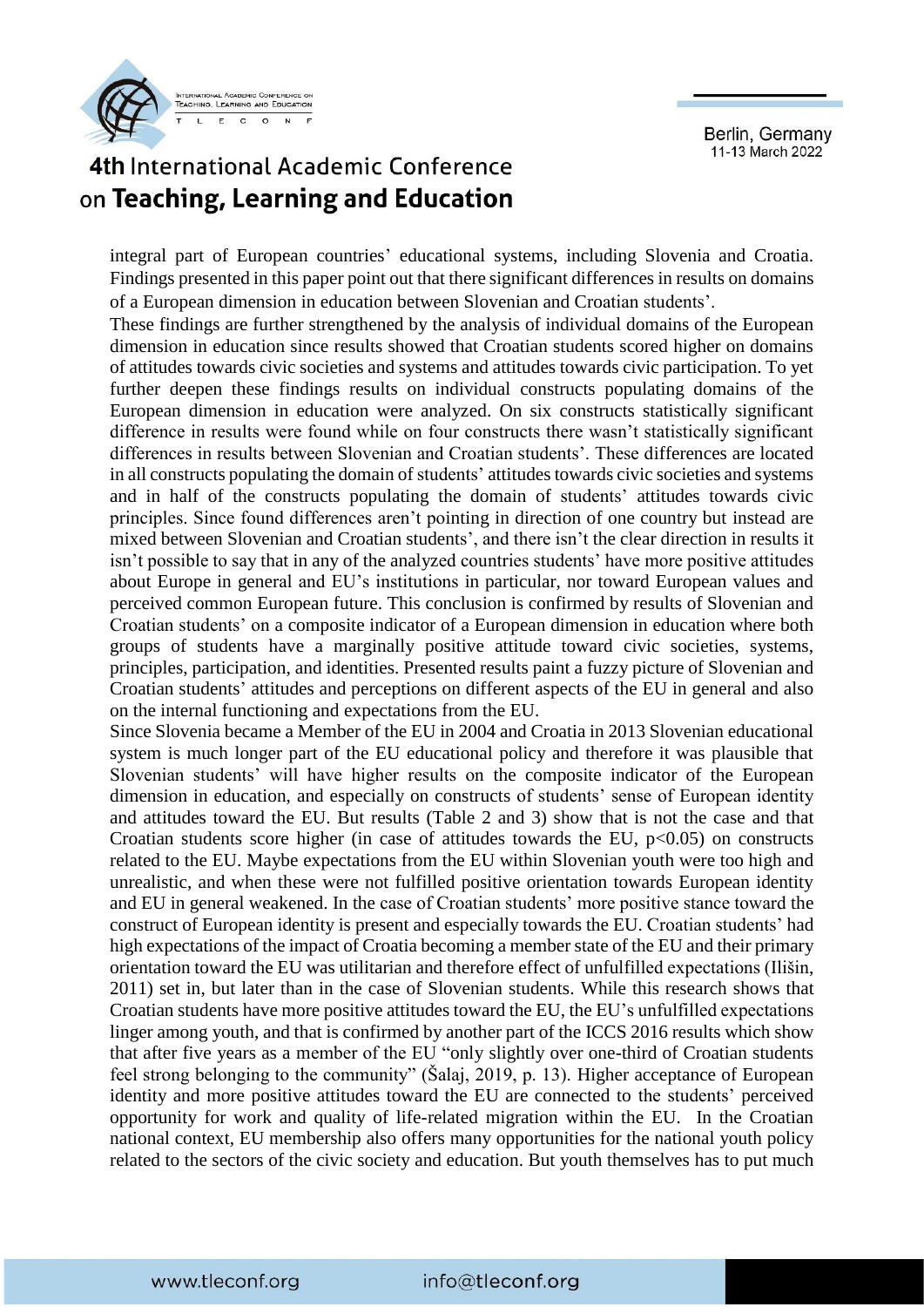



more effort (Kovačić, 2019) than in the past if their expectations from the EU are going to be satisfied within Croatia and not elsewhere.

Open question about the implementation of a European dimension in education in schools everyday workings remains to be answered. While literature overview offers insight into teachers' and schools counselors' perspectives on the European dimension in education, research on students' attitudes related to the constructs of the European dimension in education and composite indicator of a European dimension in education is scarce. Presented research shows that a clear framework encompassing initial teacher education, professional development and implementation of the European dimension in education in schools everyday workings doesn't exist neither in Slovenia nor in Croatia. This situation offers one part of the answer to the fuzzy picture of Slovenian and Croatian students' presented by the results on the ICCS 2016 students European module.

This research provided evidence that there is still work left to be done before Slovenian and Croatian students start feeling and acting as an integral part of the EU in case of civic principles, identity, and attitudes towards civic societies and systems. In this process, national political elites have a leading role and responsibility (Beroš & Pongračić, 2018) and they have to start with real consolidation of "democracy on institutional and representative level" (Cular & Šalaj, 2019, p. 21). Education in general, and citizenship education especially, is an integral part in process of students' positive political socialization and serious effort have to be made if Croatian (Beroš & Pongračić, 2018; 2019; Beroš, 2020; 2021) and Slovenian educational policy want to be a positive and not a negative factor in youth's development of positive attitudes towards EU, European identity and acceptance of shared European future. For that purpose clear and comprehensive framework for implementation of European dimension education along a horizontal axis of the national educational system in Slovenia and Croatia is needed. This framework should be complemented with matrix of initial and continuous teacher education that should be a result of dialogue between national educational policy, universities, students, schools and all profiles of educational specialists.

From the literature review presented in this paper, it is obvious that in dealing with the European dimension in education shift from exploring educational professionals' perspectives and discourses of national educational policies, toward exploring students' attitudes and everyday school interactions with dimensions and constructs of the European dimension in education would be beneficial. If going in this direction it would be useful to always take into account mezzo and macro relationships that permeate the educational process. The first ones are obvious in still dominant processes Europeanization and globalization of education, and the second ones steam from interactions of national and European educational policies and their implementation in practice. Positioning European dimension in education on cross-section of abovementioned processes possess a challenge since Europeanization and globalization alone are problematic and highly debated process. But it also offers a possibility at least on level of educational policy and practice, to rethink the substance of the idea of common Europe and European identity, and start giving it new meaning in face of new challenges laying ahead European citizens.

This research offered a closer look into the European dimension in education from the standpoint of students' from two young Central and Eastern European democracies whose respective *Democracy Index* (DI, 2016) for 2016 were 7.51 in the case of Slovenia and 6.75 in the case of Croatia which is higher than mean result for the region that is 5.43. Slovenian and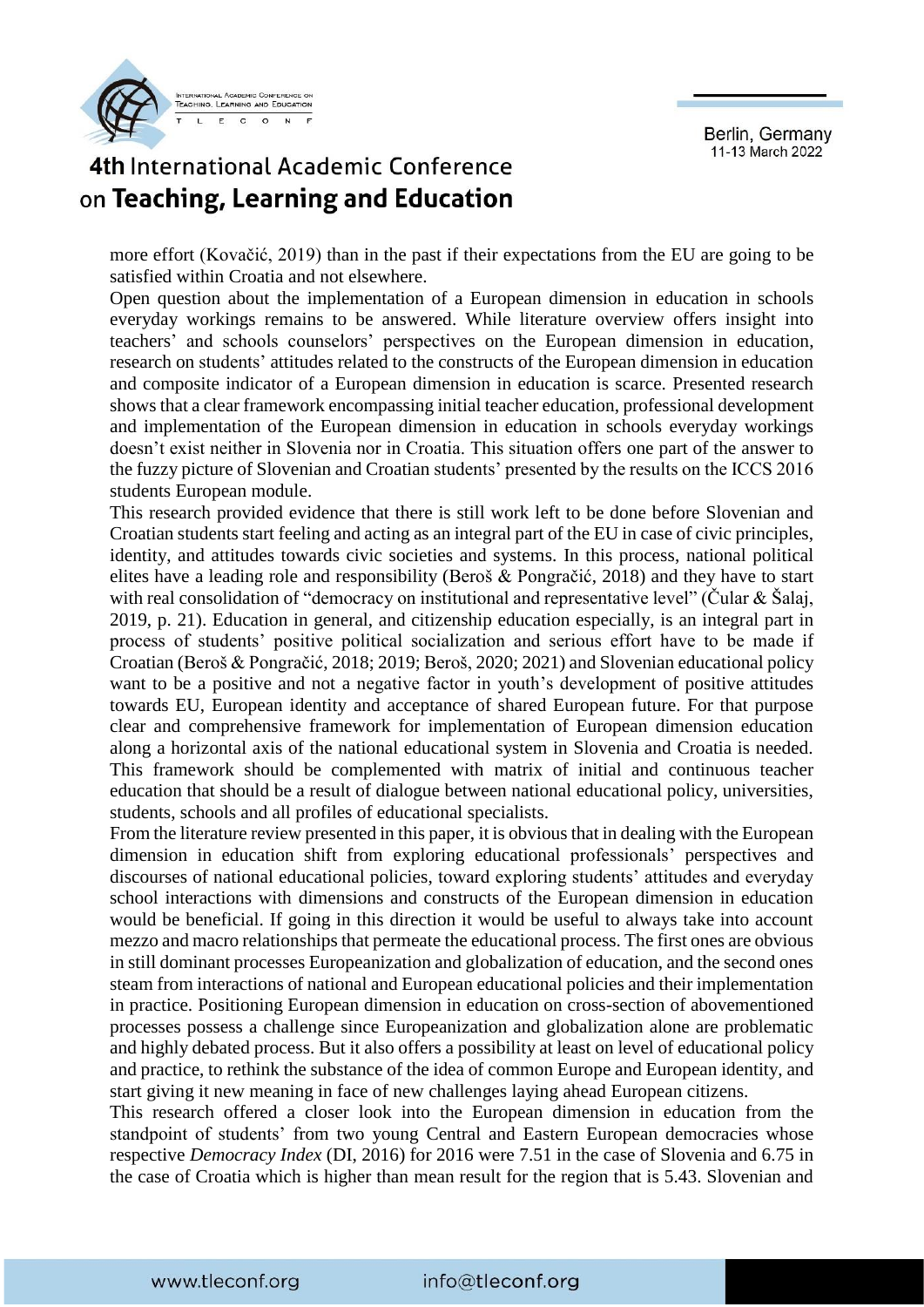

# 4th International Academic Conference on Teaching, Learning and Education

Croatian DI from 2016 puts Slovenia at the top position of flawed democracy going towards full democracy, while Croatia is in a position of marginally flawed democracy close to a hybrid regime (DI, 2016). Results of DI (2016) give a partial confirmation of the presented conclusions since they fit with the results presented in this paper. As the presented research show Slovenian students perceive their country as faulted in respect to democratic practices and principles, but to a significantly lesser extent than their Croatian counterparts.

The limitations of this paper are as follows. As in the case of published works based on ICCS 2016 data in this research aggregated data by country were used that could result in neglecting "any within country variation that might be important" (Rožman & Cortes, 2019, p. 76). Therefore, national research on students' attitudes towards and knowledge of EU and Europe, and impact of the European dimension in education on students' perception related to the Europe and EU in general and European identity and values in particular, that would take into account regional specifics of the Slovenia and Croatia would offer a deeper perspective into the matter.

#### **References**

- Barthélémy, D. (1999). Analysis of the concept of European dimension, *European Education*, *31*(1), 64-95. https://doi.org/[10.2753/EUE1056-4934310164](https://doi.org/10.2753/EUE1056-4934310164)
- Beroš, I. (2020). Digital citizenship in Croatia: Analysis of strategic documents of the national education policy and the citizenship education curricula (pp. 1-19) In: *Proceedings of The 2nd international academic conference on education, teaching and learning.* Vilnius: Diamond Scientific Publishing.
- Beroš, I. (2021). Implementation of the curriculum of cross-curricular topic Citizenship education in Croatia: Case of elementary school teachers (pp. 584-589) In: *Conference proceedings from international conference The future of education - virtual Edition*. Bologna: Filodiritto Publisher.
- Beroš, I. & Pongračić, L. (2018). The impact of the 'Conservative modernization' on the educational system in Croatia the conceptual and implementational pressures in the process of Comprehensive curricular reform, *Metodički obzori: časopis za odgojno-obrazovnu teoriju i praksu, 13*(25), 77-100. https://doi.org/[10.32728/mo.13.1.2018.04](https://doi.org/10.32728/mo.13.1.2018.04)
- Beroš, I. & Pongračić, L. (2019). Analiza razvoja (kurikuluma) Građanskog odgoja i obrazovanja u hrvatskoj perspektivi. [Citizenship education curriculum development analysis from the Croatian perspective] (7-30) In: I. Klasnić (Ed.) *Zbornik radova s konferencije Suvremene teme u odgoju i obrazovanju - STOO, simpozij Pedagogija i psihologija: od ispravljanja nedostataka do poticanja osobnih snaga i vrlina*. Zagreb, Croatia: Učiteljski fakultet Sveučilišta u Zagrebu.
- Boslaugh, S. (2007). An introduction to secondary data analysis. In: *Secondary data sources for public health: A practical guide* (Practical guides to biostatistics and epidemiology (1- 11). Cambridge: Cambridge University Press. <https://doi.org/10.1017/CBO9780511618802.002>
- Bušljeta R. (2015). Achieving the objectives of the European dimension through History: An analysis of Croatian and Bosnian-Herzegovinian fourth grade gymnasium History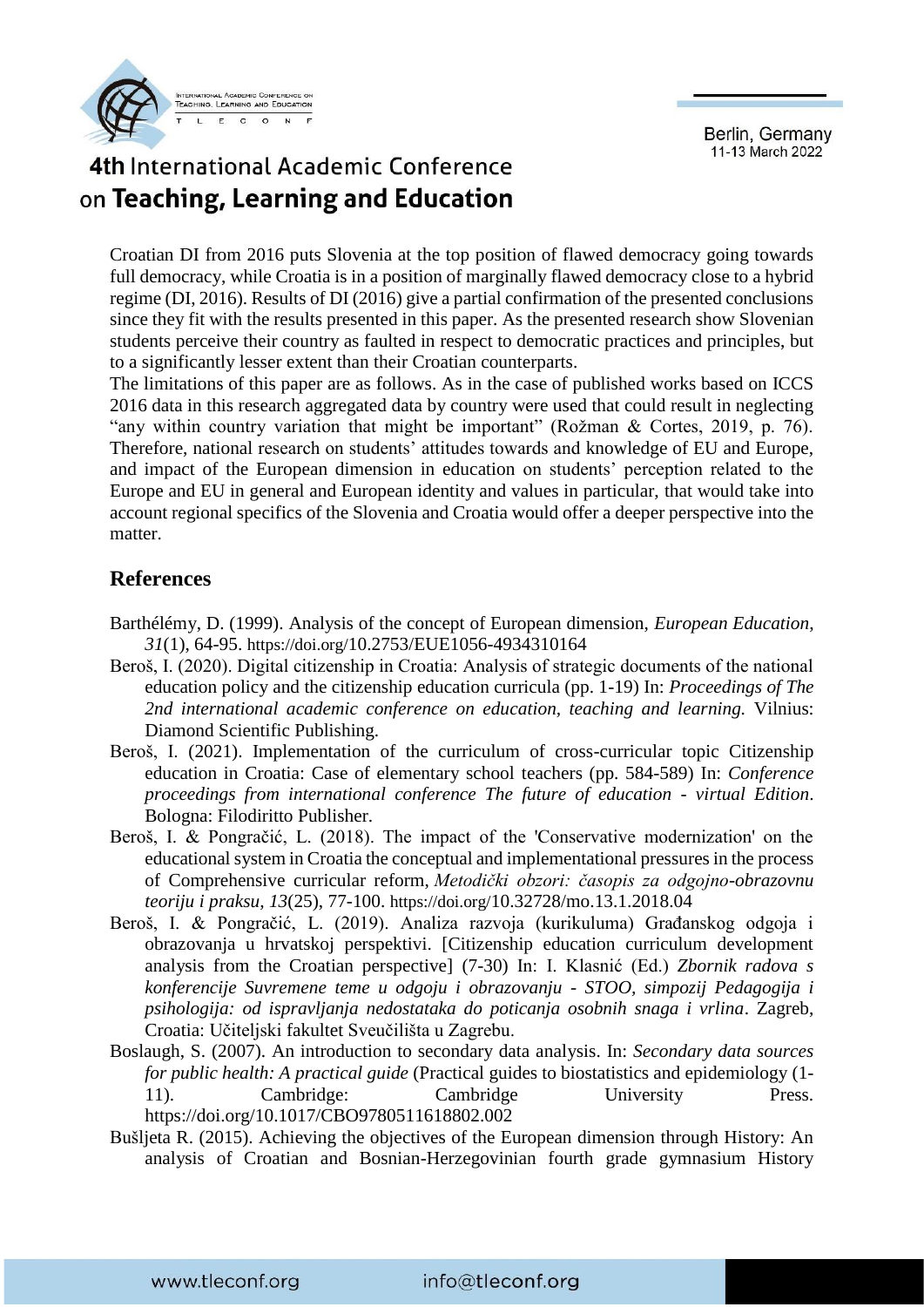

### 4th International Academic Conference on Teaching, Learning and Education

textbooks. *History Education Research Journal*, *13*(1), 6-22. https://doi.org/[10.18546/HERJ.13.1.02](http://dx.doi.org/10.18546/HERJ.13.1.02)

- Carstens, R., & Köhler, H. (2016). Study overview: the data and the implications for analysis (1-6) In: H. Köhler, S. Weber, F. Brese, W. Schulz & R. Carstens (Eds.) *ICCS 2016 user guide for international database*, Amsterdam: International association for the evaluation of educational achievement (IEA).
- Commission of the European Communities. (1993). *Green paper on the European dimension of education*. Belgium: Brussels: Commission of the European Communities. [\(https://op.europa.eu/en/publication-detail/-/publication/ca1f0e1a-7e3c-4093-ac92](https://op.europa.eu/en/publication-detail/-/publication/ca1f0e1a-7e3c-4093-ac92-b5ffd0c38082) [b5ffd0c38082\)](https://op.europa.eu/en/publication-detail/-/publication/ca1f0e1a-7e3c-4093-ac92-b5ffd0c38082) 12. July 2021.
- Council of European Communities & Commission of the European Communities. (1992). *Treaty on European Union*. Netherlands: Maastricht.
- Čular, G., & Šalaj, B. (2019). Critical citizens or dissatisfied autocrats? Support for democracy in Croatia between 1999 and 2018. *Anali Hrvatskog politološkog društva: časopis za politologiju*, *16*(1), 7-26. https://doi.org/[10.20901/an.16.01](https://doi.org/10.20901/an.16.01)
- Democracy Index. (2016). [\(https://en.wikipedia.org/wiki/Democracy\\_Index#Definitions\)](https://en.wikipedia.org/wiki/Democracy_Index#Definitions) Retrieved on 10th July 2021.
- Devine, P. (2003). Secondary data analysis (pp. 285-288). In: Miller, R. L., & Brewer, J. D. (Eds.). *The AZ of social research: a dictionary of key social science research concepts*. London: Sage.
- European Council (1974). *Resolution of the ministers of education on cooperation in the field of education* OJ C098 of 20.08.1974. [\(https://eur-lex.europa.eu/legal](https://eur-lex.europa.eu/legal-content/EN/TXT/?uri=CELEX:41974X0820)[content/EN/TXT/?uri=CELEX:41974X0820\)](https://eur-lex.europa.eu/legal-content/EN/TXT/?uri=CELEX:41974X0820) 12. July 2021.
- Gundelach, B. (2020). Political consumerism: A comparative analysis of established and developing democracies. *International Political Science Review*, *41*(2), 159-173. <https://doi.org/10.1177/0192512118819211>
- Ilišin, V. (2011). Očekivanja mladih od pridruživanja Europskoj Uniji [Young people expectations of from joining the European Union] (pp. 85-104). In: Bagić, D. (Ed.) *Odgaja li škola dobre građane? Studija o političkoj socijalizaciji hrvatskih srednjoškolaca*. Zagreb: GONG & Fakultet političkih znanosti.
- Johnston, M. P. (2017). Secondary data analysis: A method of which the time has come. *Qualitative and quantitative methods in libraries*, *3*(3), 619-626.
- Kam, C. D., & Deichert, M. (2020). Boycotting, buycotting, and the psychology of political consumerism. *The Journal of Politics*, *82*(1), 72-88.
- Karlsen, G. E. (2002). Educational policy and educational programmes in the European Union (pp. 23-49). In: A. Ibáñez-Martín & G. Jover, G. (Eds.). *Education in Europe: Policies and politics*. Dordrecht: Springer.
- Keating, A. (2014). *Education for citizenship in Europe: European šolicies, national adaptations and young people's attitudes*. London: Palgrave Macmillan. <https://doi.org/10.1057/9781137019578>
- Kovačić, M. (2019). Uključivanje mladih u donošenje odluka u Hrvatskoj i EU: ubleha koja (i dalje) traži realizaciju [Involvement of young people in decision-making in Croatia and the EU: a idea that (still) requires implementation] (pp. 31-36). In: Čepo, D. (Ed.) *Odredište EU: budućnost mladih u Hrvatskoj*. Zagreb: Centar za demokraciju i pravo Miko Tripalo.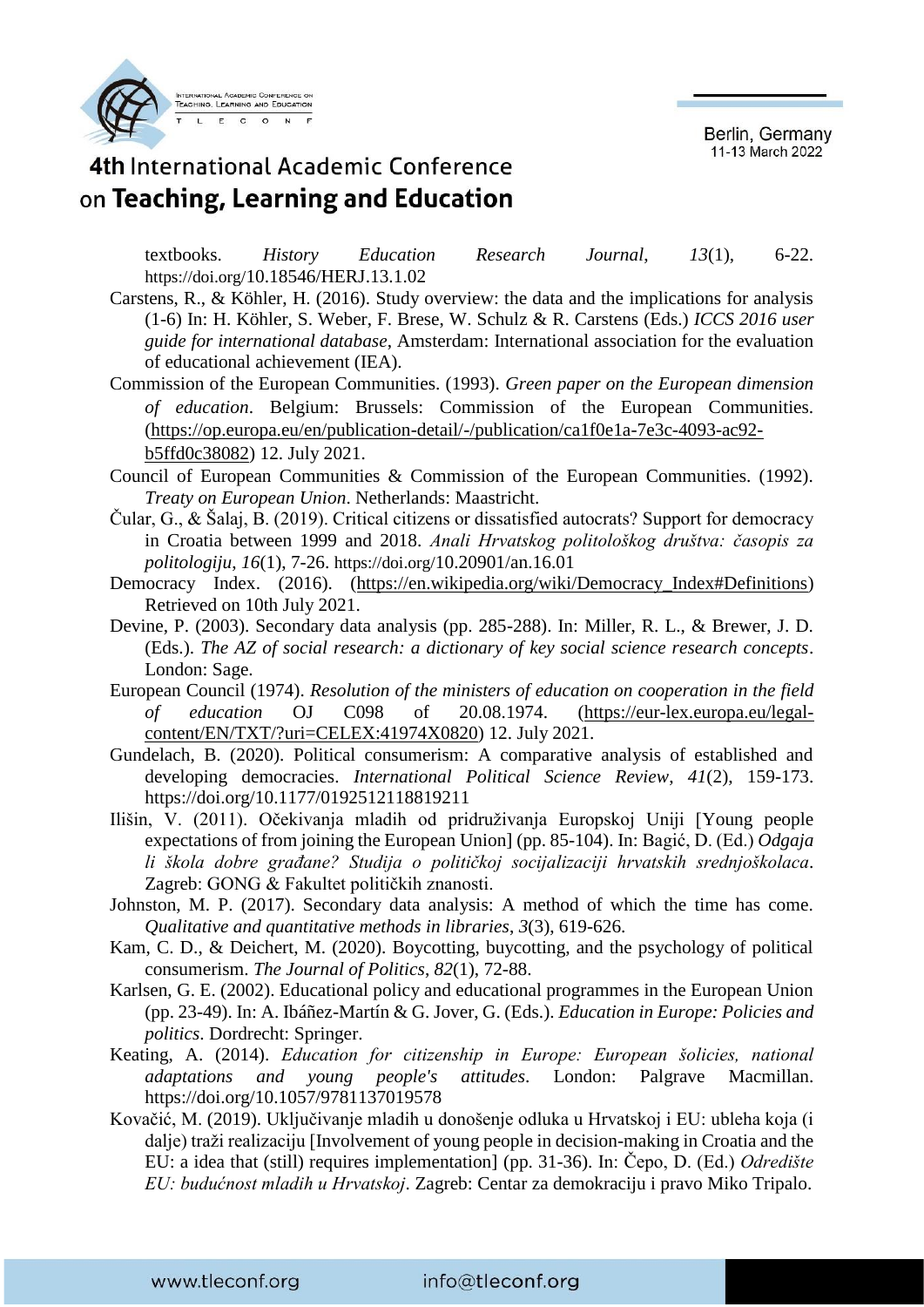

#### 4th International Academic Conference on Teaching, Learning and Education

- Köhler, H. (2016). The ICCS 2016 international database (pp. 7-24) In: H. Köhler, S. Weber, F. Brese, W. Schulz & R. Carstens (Eds.) *ICCS 2016 User guide for international database*, Amsterdam: International association for the evaluation of educational achievement (IEA).
- Krajc, G., Prebilič, V., Rebernik, D., Zupančič, J., Razpotnik, J., Najrajter, D. & Nečimer, V., (2010). *EU v šoli: Priročnik za učitelje o Evropski uniji z delovnimi listi*. Ljubljana: Urad vlade RS za komuniciranje in Predstavništvo Evropske komisije v Sloveniji.
- Ledić, J., & Turk, M. (2012). Izazovi europske dimenzije u obrazovanju: pristupi i implementacija u nacionalnom kontekstu. [Challenges of European dimension in education: Approaches and implementation in national context] (pp. 262-272). In: Hrvatić, N., Klapan, A. (Eds.), *Pedagogija i kultura 1.* Zagreb: Hrvatsko pedagogijsko društvo.
- Ledić, J., Miočič, I., & Turk, M. (2016). *Europska dimenzija u obrazovanju: pristupi i izazovi*. [European dimension in education: Approaches and challenges]. Rijeka: Filozofski fakultet u Rijeci.
- Ministarstvo znanosti, obrazovanja i športa [MZOŠ] (2010). *Nacionalni okvirni kurikulum za predškolski odgoj i obrazovanje te opće obvezno i srednjoškolsko obrazovanje*. [*National Curriculum Framework for Preschool and Compulsory Primary and Secondary Education*] Zagreb, Croatia: Ministarstvo znanosti, obrazovanja i športa.
- Mulcahy, D. G. (1991). In search of the European dimension in education. *European Journal of Teacher Education*, *14*(3), 213-226.<https://doi.org/10.1080/0261976910140304>
- Neave, G. (1984) *The EEC and Education.* Stoke-on-Trent: Trentham Books.
- Pavičić Vukičević, J. (2019). Stavovi učitelja o odabranim dimenzijama europskih vrijednosti [Teachers' attitudes on selected dimensions of European values]. *Napredak, 160* (1-2), 65- 84.
- Resnik Planinc, T. (1998). Evropska dimenzija pouka geografije v Sloveniji. *Magistrsko delo. Ljubljana, Filozofska fakulteta, Oddelek za geografijo*.
- Resnik Planinc, T. (2012). European dimension and European identity through the perspective of geography teaching in Slovenia. *Dela*, *37*, 5-25.
- Resnik Planinc, T., & Ilc Klun, M. (2011). European identity in Slovenian education system through geographical perspective. *Hrvatski geografski glasnik*, *73*(1.), 301-319. https://doi.org[/10.21861/hgg.2011.73.01.20](https://doi.org/10.21861/hgg.2011.73.01.20)
- Rizman, R. (2003). Nacionalna in evropska identiteta: kohabitacija, sinergija ali konflikt? (pp. 112-123). In: Gaber, S., Šabič, Z., Žagar, M. (Eds.). *Prihodnost Evropske unije.* Ljubljana: Državni svet Republike Slovenije.
- Rožman, M., & Cortés, D. (2019). Expected political participation and demographic changes in Europe. *Šolsko polje*, *XXX* (5-6), 63-78.
- Ryba, R. (1992). Toward a European dimension in education: intention and reality in European Community policy and practice. *Comparative Education Review*, *36*(1), 10-24.
- Ryba, R. (1995). Unity in diversity: the enigma of the European dimension in education. *Oxford Review of Education*, *21*(1), 25-36.<https://doi.org/10.1080/0305498950210102>
- Sablić, M. (2014). Sadržaji građanskoga odgoja i obrazovanja u nacionalnom okvirnom kurikulumu [Citizenship education contents in the National curriculum framework]. *Radovi Zavoda za znanstveni i umjetnički rad u Požegi, 3*, 83-92.